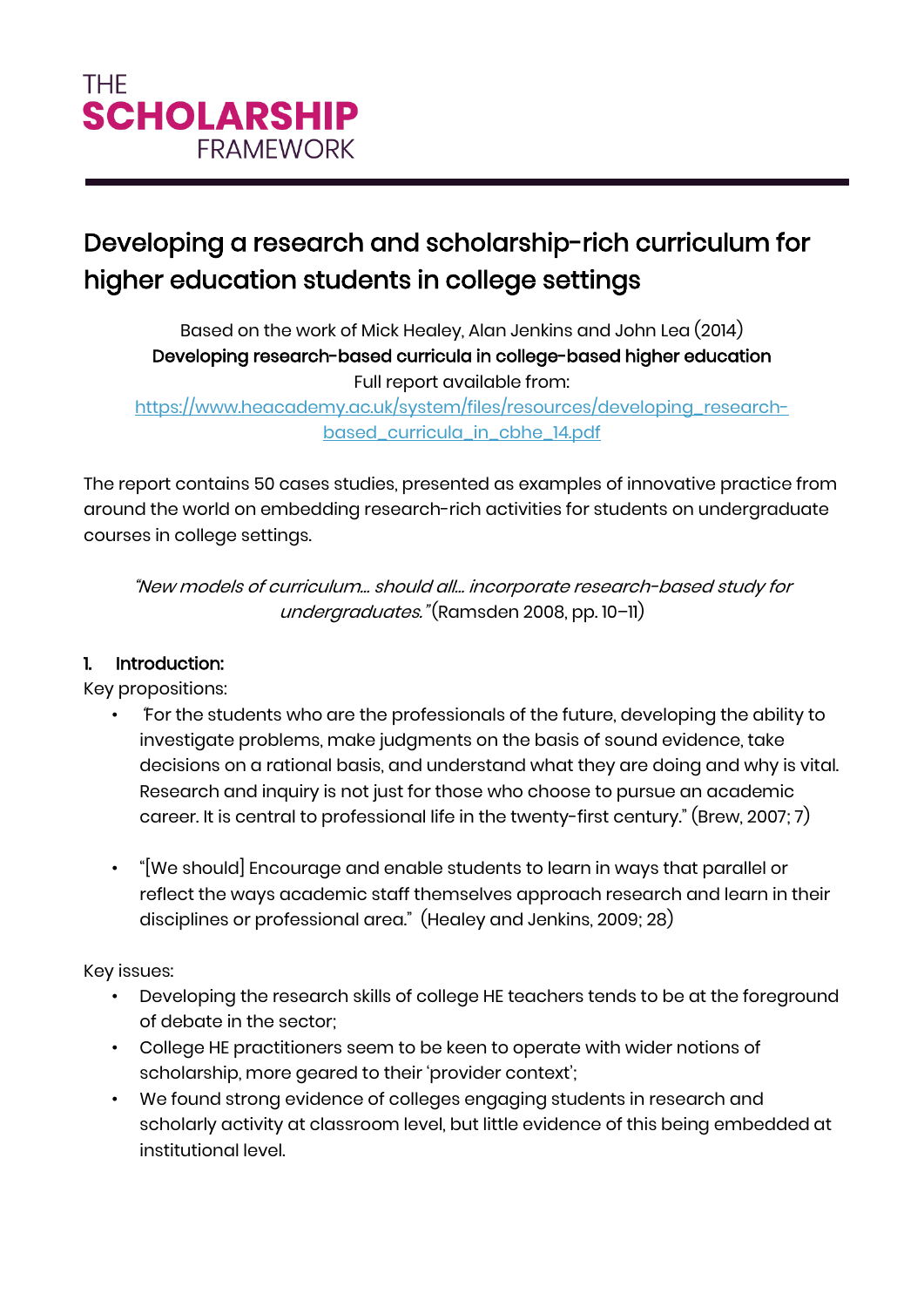### 2. Starting early

A key point from the report was to establish the importance of starting early to embed research-rich experiences for students. We recommend this is undertaken in a staged manner; introducing First Year students gradually, in order that a full research-rich experience can become embedded by Year Three:

 Strategies for course teams to introduce Year One students into research and knowledge complexity

- 1. Create a strong opening activity that involves students doing guided research
- 2. Help students to read academic literature critically
- 3. Involve library and other learning support staff
- 4. Demonstrate how research mindedness can support future employability
- 5. Guide students into the nature of research in their discipline(s)
- 6. Provide opportunities for students to make their research public
- 7. Recognise that students will find such work challenging
- 8. Ensure how the students are assessed supports research mindedness
- 9. Involve upper level students in supporting student research in Year One

#### 3. Underpinning principles

The developmental journey of the undergraduate student is based on the following formulation:

| The developmental journey of the student <sup>1</sup> |                                                                                                                                                                    |  |  |  |  |
|-------------------------------------------------------|--------------------------------------------------------------------------------------------------------------------------------------------------------------------|--|--|--|--|
| <b>Developmental level</b>                            | <b>Student traits</b>                                                                                                                                              |  |  |  |  |
| Reliance on external                                  | Knowledge viewed as certain<br>$\bullet$                                                                                                                           |  |  |  |  |
| references                                            | Reliance on authorities (e.g., professors, parents) as source of                                                                                                   |  |  |  |  |
| <b>Foundations</b>                                    | knowledge                                                                                                                                                          |  |  |  |  |
|                                                       | Externally defined value system and identity                                                                                                                       |  |  |  |  |
|                                                       | Act in relationships to acquire approval                                                                                                                           |  |  |  |  |
| At the crossroads<br>[Intermediate Learning]          | Evolving awareness of multiple perspectives and uncertainty<br>Evolving awareness of own values and identity and of limitations<br>۰<br>of dependent relationships |  |  |  |  |
| Self-authorship<br>[Capstone]                         | Awareness of knowledge as contextual<br>Development of internal belief system and sense of self capacity<br>to engage in authentic, interdependent relationships   |  |  |  |  |

-

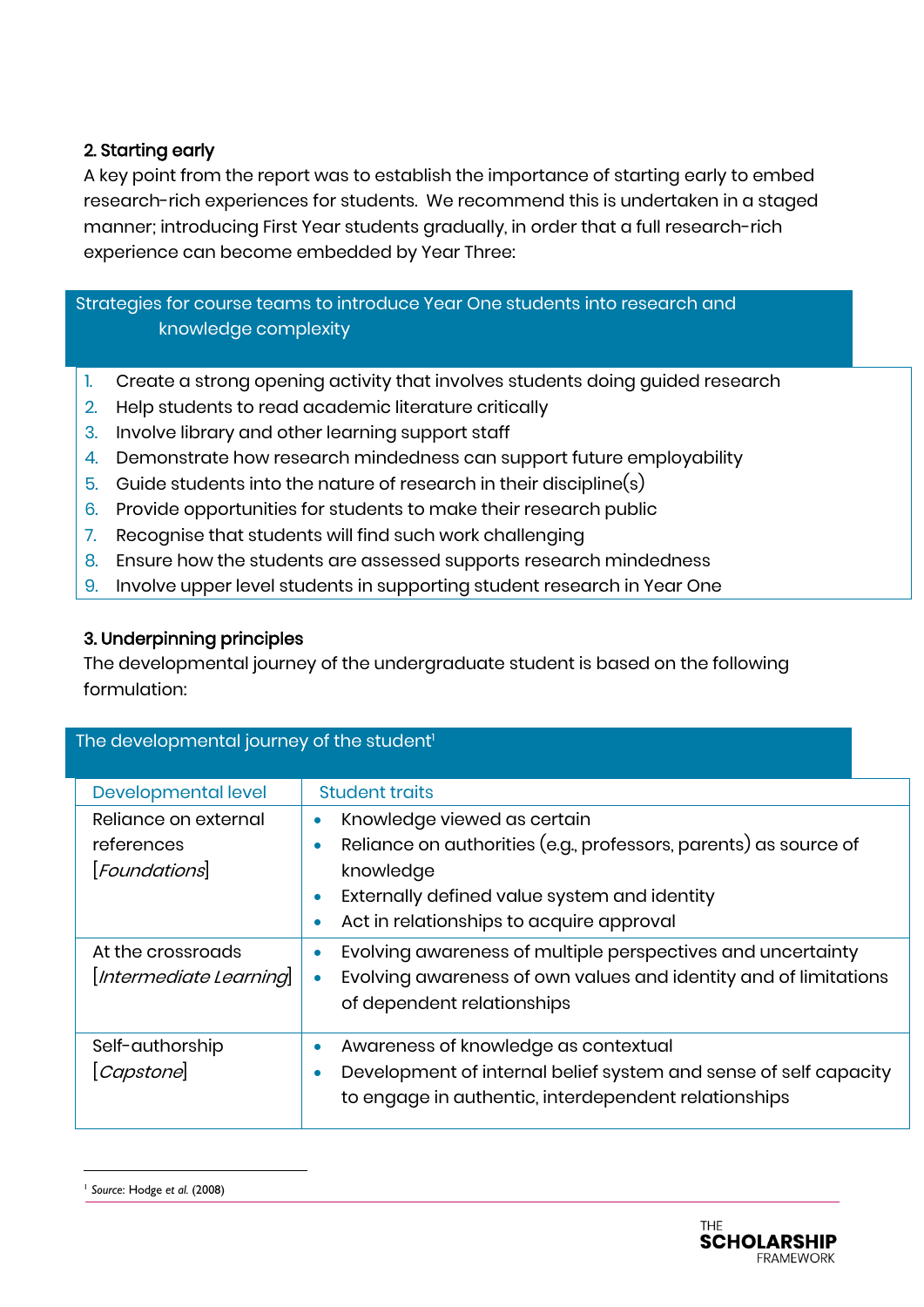### 4. Utilising the Boyer approach to scholarship

Boyer's (1990) model aims to widen the understanding of scholarly activity and place other forms of scholarship on an equal footing with original research (or discovery). The report applies this model to student scholarly activity.

|                             | EXAMIPIES OF WAYS IN WHICH IEAMIERS MAY ENGAGE WILH BOYERS TOUR SCHOIARMIPS. |  |  |  |
|-----------------------------|------------------------------------------------------------------------------|--|--|--|
| <b>Types of scholarship</b> | Illustrative example of ways of engaging learners                            |  |  |  |
| Scholarship of discovery    | Engage in inquiry-based learning; undergraduate research and                 |  |  |  |
|                             | consultancy projects; co-research projects with staff.                       |  |  |  |
| Scholarship of              | Engage in integrating material from different sources, including             |  |  |  |
| integration                 | across disciplines; integrate life and work experience with                  |  |  |  |
|                             | academic studies; reflect on implications of studies for personal            |  |  |  |
|                             | development.                                                                 |  |  |  |
| Scholarship of              | Engage with local, national, and international community                     |  |  |  |
| application/engagement      | service projects; volunteering; knowledge exchange projects;                 |  |  |  |
|                             | apply knowledge and skills in work-based placements.                         |  |  |  |
| Scholarship of teaching     | Engage in mentoring; peer support and assessment;                            |  |  |  |
| and learning                | collaborative group work; learners as explicit partners in                   |  |  |  |
|                             | educational development and inquiry.                                         |  |  |  |

#### Examples of ways in which learners may engage with Boyer's four scholarships

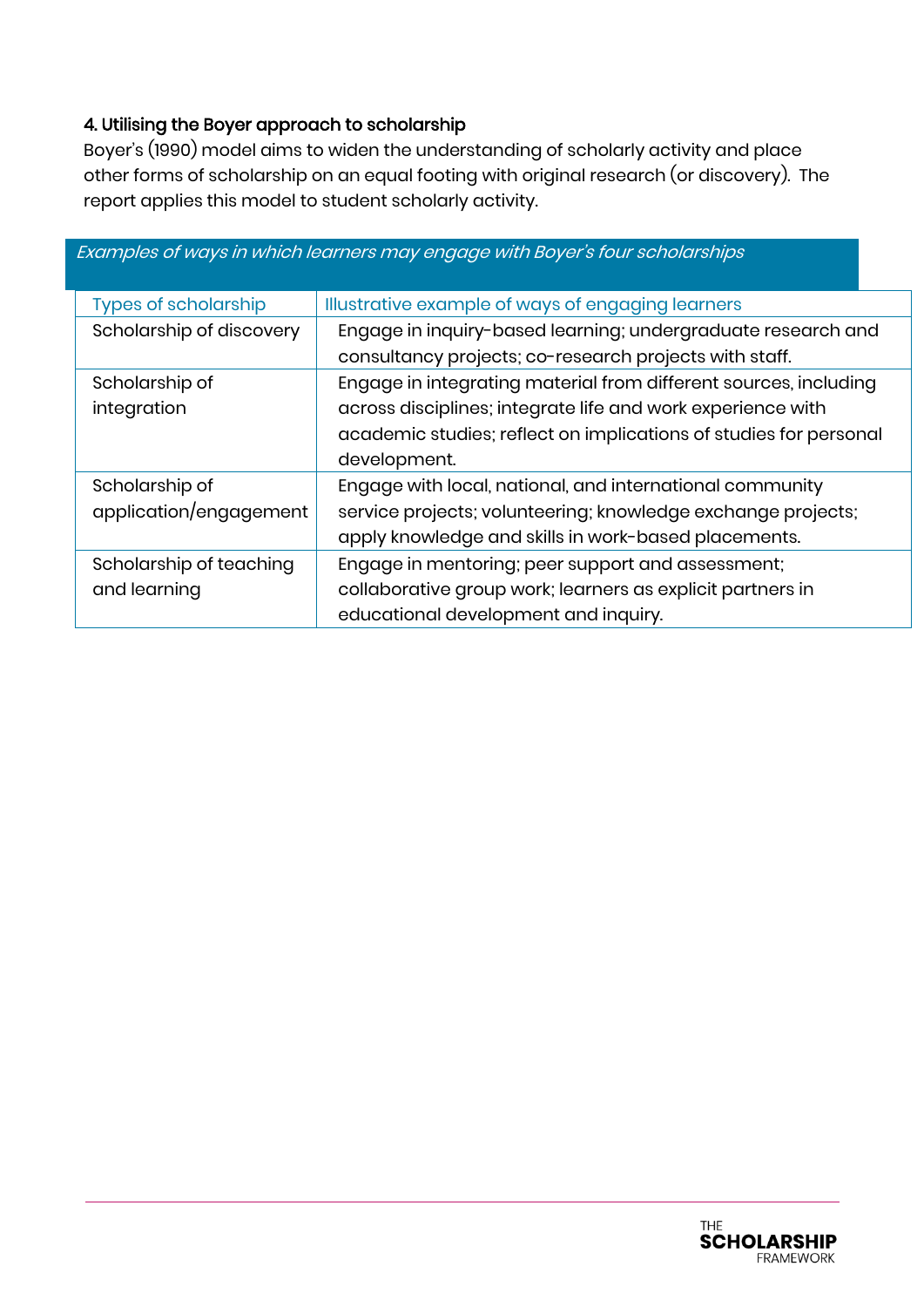#### 5. A curriculum development mapping tool

The report recommends the utilisation of the following chart to identify the ways that undergraduates currently experience research in an undergraduate module or classroom:



-



<sup>&</sup>lt;sup>2</sup> Source: Healey and Jenkins (2009, p. 7)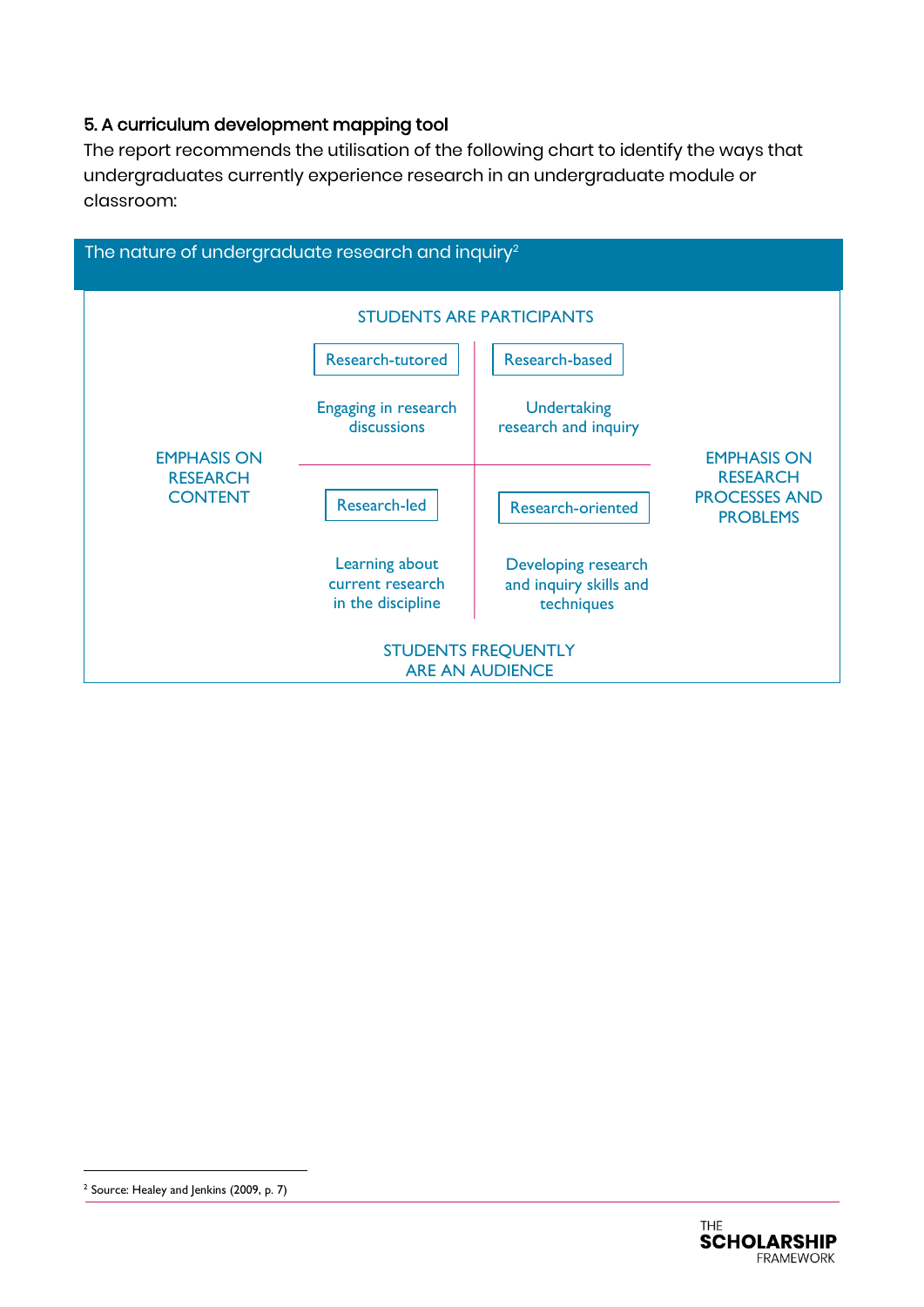### 6. Institutional support

The report emphasises the need for a whole institution approach to embedding student research and inquiry in the curriculum. This may need to include enhancing the course validation process and ensuring that new/enhanced staff ITE and CPD courses and activities are designed. Staff may lack confidence in these areas so a range of support mechanisms may need to be put in place.

Selected strategies for departments and institutions to increase the skills of staff to support student inquiry

- 1. Celebrate and share what is already in place
- 2. Create opportunities for staff and students to experiment
- 3. Review and enhance what is in place
- 4. Ensure initial training in teaching and subsequent CPD includes an emphasis on supporting student inquiry
- 5. Require and support all programmes to be redesigned
- 6. Reshape the timetable structure
- 7. Create alternative learning spaces

### 7. Conclusion

#### Some suggestion prompts when redesigning curricula:

a) Produce a staged and integrated approach to curriculum redesign (see chart below) and don't be afraid to produce curriculum 'empty space' in which learning outcomes and learning activities can be negotiated by students and staff (possibly including local employers).

b) Ensure that internships and other work experiences maximise the opportunities to engage in scholarly ways – e.g. problem-solving using research tools and analysis.

c) Include in 'students as partners' schemes opportunities for students to work on institutional projects to enhance the student experience of college life and to enhance the learning and teaching environment (through paid and non-paid opportunities), i.e. utilise the idea of students as change agents.

d) Provide a mixture of scholarly opportunities for students – to gain college credit for their scholarly activity but also provide extra-curricula options.

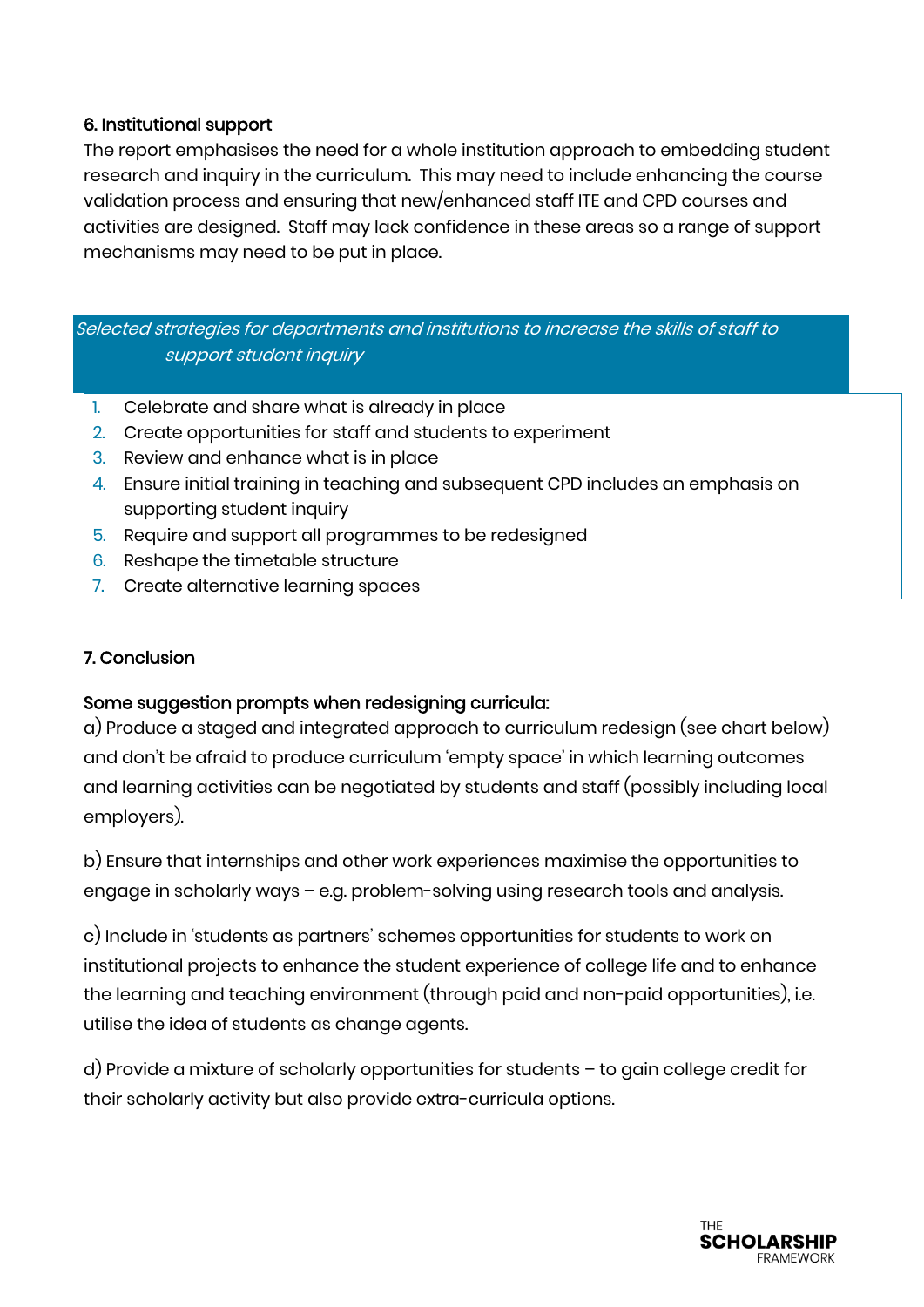e) When courses or programmes are being revalidated ensure that providing opportunities for students to experience a research-rich learning environment are included in the discussions and/or are included as a heading in a validation document.

f) Ensure that the question of scholarly space and the integration of research, scholarship and teaching are regularly discussed as standing agenda items in all crosscollege committees (including library and estates committees)

A simple staged credit structure aimed at embedding a research-rich undergraduate experience.

|                      | 20 credits               | 20 credits            | 20 credits               | 20 credits | 20 credits | 20 credits |
|----------------------|--------------------------|-----------------------|--------------------------|------------|------------|------------|
| 1 <sup>st</sup> year | Research-<br>tutored     |                       |                          |            |            |            |
| $2nd$ year           | Research-<br>oriented    | Research-<br>oriented |                          |            |            |            |
| 3rd year             | <b>Research</b><br>based | Research<br>based     | <b>Research</b><br>based |            |            |            |

In this simple model – assuming a 20-credit module structure – a First Year student would expect (at least) one module which invites regular discussion about the use of scholarly practices within their chosen subject. This might also include an introduction to what might follow in Year One and Year Two, and an invitation to take part in joint research projects with staff or other students in Year Two and Year Three, and opportunities to act as change agents on institutional enhancement and change projects.

A Second-Year student might expect (at least) one third of their credit to be gained by taking part in research-orientated work, either by analysing the application of research tools in their subject area, and discussing the limitations of knowledge production using those tools, and/or opportunities to use research tools in a small-scale research project, possibly in a work-based learning environment.

A Third-Year student might expect (at least) 50% of their credit to be gained by negotiating a research topic with a tutor, including learning outcomes, using and analysing research tools, engaging in epistemological discussion about knowledge

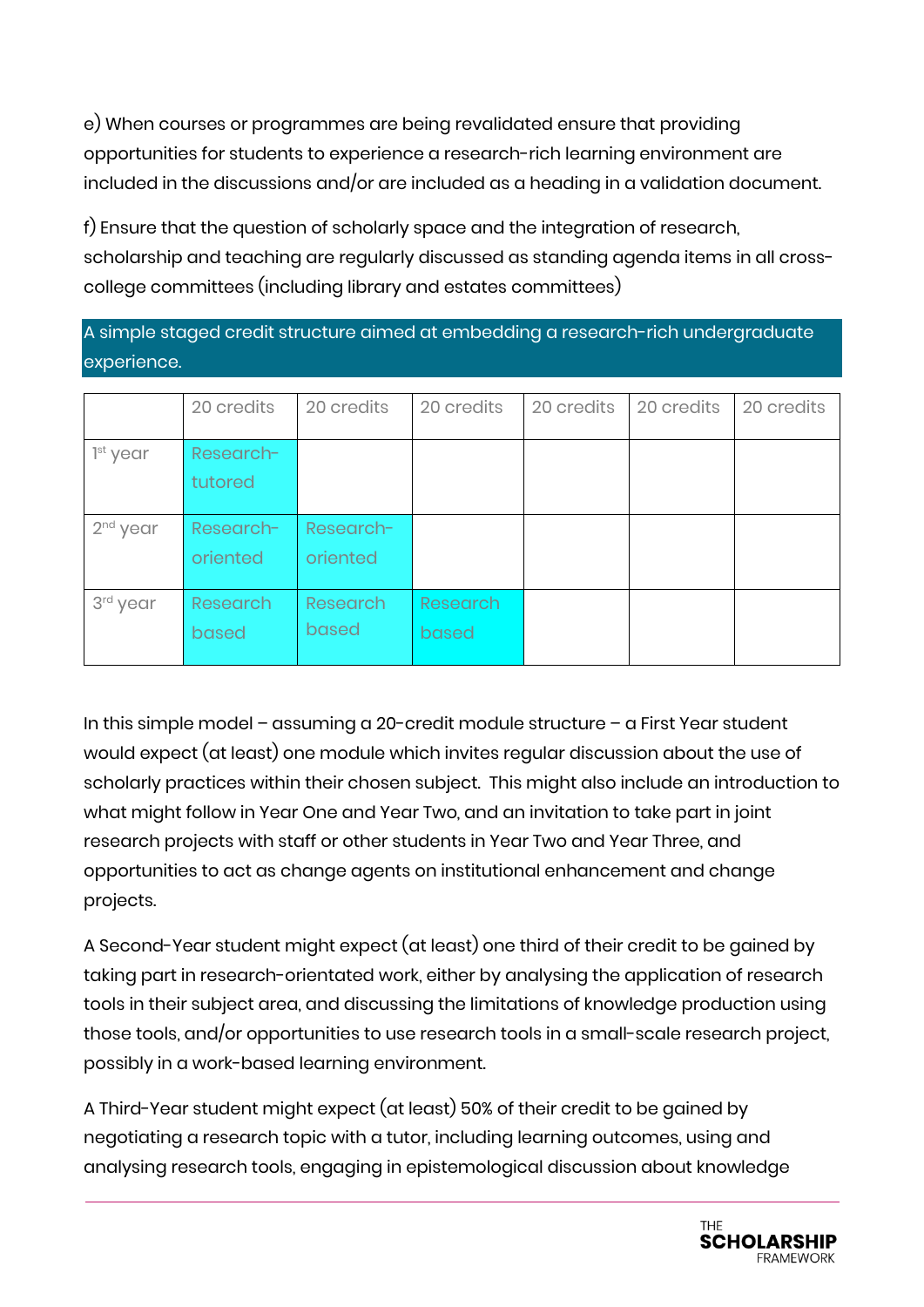creation, drawing conclusions and recommendations, and possibly disseminating and/or publishing the results in a report or article. In all cases tutors might facilitate employer and or community liaison to heighten the opportunities for student research projects to solve 'real' 'live' problems and enhance employability.

In all cases, these research and scholarly activities might draw on the knowledge gained from other modules in order to meet cross-module or cross-year learning outcomes, rather than just a set of individual module learning outcomes (perhaps utilising a patchwork approach to portfolio building). In all cases, assignment tasks might include oral and/or group tasks, and utilise peer assessment practices, including the use of a range of assessment criteria which judges process-orientated activities as well as content (e.g. ability to work in a group, etc.) In some cases, this might include participation in dissemination activities (e.g. organising a conference or exhibition, and/or working on an editorial board or preparing a publication)

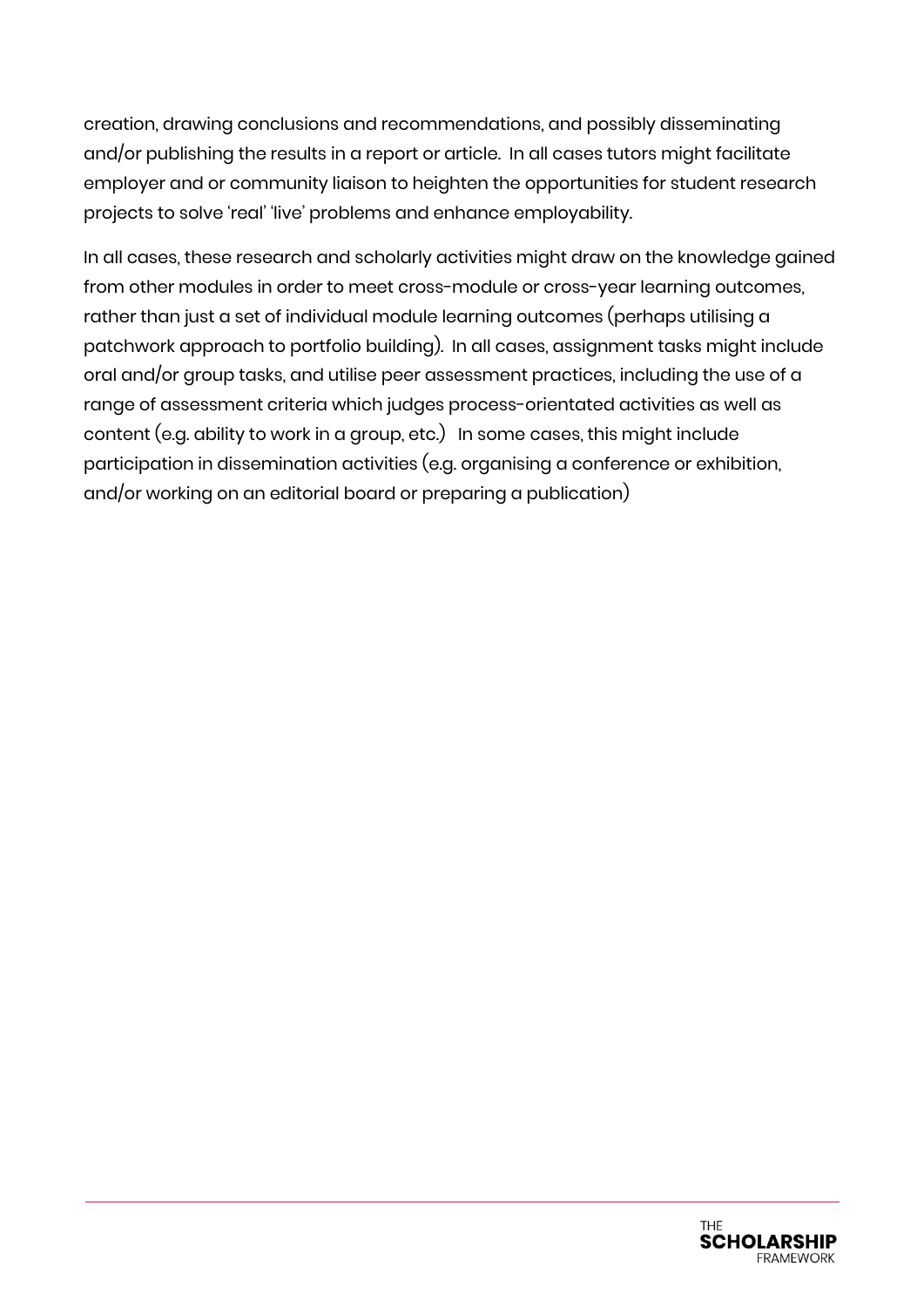# Enhancing and embedding a research and scholarship-rich undergraduate curriculum

# Self-assessment aide memoire for HE managers and course leaders

1 Does the course/programme validation process incorporate consideration of the need to provide student scholarly space in the curriculum?

yes the contract of the contract of the contract of the contract of the contract of the contract of the contract of the contract of the contract of the contract of the contract of the contract of the contract of the contra

No: Approach the validating partner/Quality department to discuss how this might be achieved.

2 Do new HE students have research and scholarship skills included in their college induction programme?

yes the contract of the contract of the contract of the contract of the contract of the contract of the contract of the contract of the contract of the contract of the contract of the contract of the contract of the contra

No: Take a look at the 'Research Induction' guidance note and consider the desirability of providing all new students with their own self-assessment tool to provide support for developing a scholarly approach to studying.

3 Is there at least one First Year module which could be considered to be research tutored?

yes the contract of the contract of the contract of the contract of the contract of the contract of the contract of the contract of the contract of the contract of the contract of the contract of the contract of the contra

No: Take a look at chapter 2 and the accompanying case studies in Healey, Jenkins and Lea (2014).

4 Do any Third Year/Honours course/programmes include the opportunity for students to negotiate their own research project and related activities?

yes the contract of the contract of the contract of the contract of the contract of the contract of the contract of the contract of the contract of the contract of the contract of the contract of the contract of the contra

No: Take a look at chapter 3 and the accompanying case studies in Healey, Jenkins and Lea (2014).

5 Under the heading 'students as partners' (or related initiative) are students invited to take part in college change projects and or learning and teaching enhancement initiatives in scholarly ways?

yes the contract of the contract of the contract of the contract of the contract of the contract of the contract of the contract of the contract of the contract of the contract of the contract of the contract of the contra

No: Take a look at Eaton et al (2015) and Lea (2015), chapter 6.

6 Does the college have an intern or student ambassador programme where students have the opportunity to undertake paid work of a scholarly nature?

yes the contract of the contract of the contract of the contract of the contract of the contract of the contract of the contract of the contract of the contract of the contract of the contract of the contract of the contra